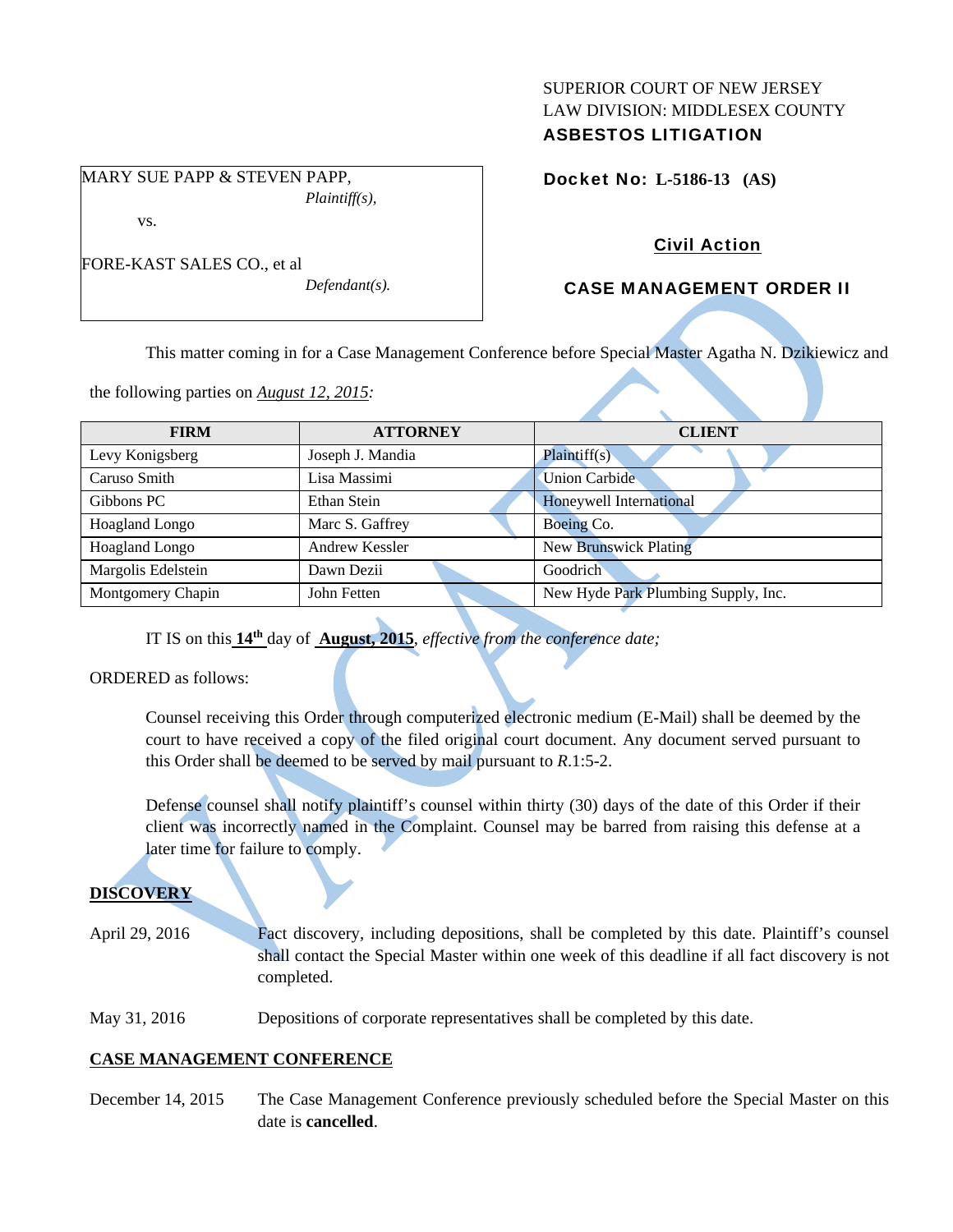#### **EARLY SETTLEMENT**

August 1, 2016 Settlement demands shall be served on all counsel and the Special Master by this date.

#### **SUMMARY JUDGMENT MOTION PRACTICE**

| June 10, 2016          | Plaintiff's counsel shall advise, in writing, of intent not to oppose motions by this<br>date. |  |
|------------------------|------------------------------------------------------------------------------------------------|--|
| June 24, 2016          | Summary judgment motions shall be filed no later than this date.                               |  |
| July 22, 2016          | Last return date for summary judgment motions.                                                 |  |
| <b>MEDICAL DEFENSE</b> |                                                                                                |  |

| April 29, 2016 | Plaintiff shall serve medical expert reports by this date.                             |
|----------------|----------------------------------------------------------------------------------------|
|                |                                                                                        |
| April 29, 2016 | Upon request by defense counsel, plaintiff is to arrange for the transfer of pathology |
|                | specimens and x-rays, if any, by this date.                                            |
|                |                                                                                        |

August 31, 2016 Defendants shall identify its medical experts and serve medical reports, if any, by this date. **In addition, defendants shall notify plaintiff's counsel (as well as all counsel of record) of a joinder in an expert medical defense by this date.** 

#### **LIABILITY EXPERT REPORTS**

| June 30, 2016   | Plaintiff shall identify its liability experts and serve liability expert reports or a certified |
|-----------------|--------------------------------------------------------------------------------------------------|
|                 | expert statement by this date or waive any opportunity to rely on liability expert testimony.    |
| August 31, 2016 | Defendants shall identify its liability experts and serve liability expert reports, if any, by   |

this date or waive any opportunity to rely on liability expert testimony.

#### **ECONOMIST EXPERT REPORTS**

June 30, 2016 Plaintiff shall identify its expert economists and serve expert economist report(s), if any, by this date or waive any opportunity to rely on economic expert testimony.

August 31, 2016 Defendants shall identify its expert economists and serve expert economist report(s), if any, by this date or waive any opportunity to rely on economic expert testimony.

#### **EXPERT DEPOSITIONS**

September 23, 2016 Expert depositions shall be completed by this date. To the extent that plaintiff and defendant generic experts have been deposed before, the parties seeking that deposition in this case must file an application before the Special Master and demonstrate the necessity for that deposition. To the extent possible, documents requested in a deposition notice directed to an expert shall be produced three days in advance of the expert deposition. The expert shall not be required to produce documents that are readily accessible in the public domain.

\_\_\_\_\_\_\_\_\_\_\_\_\_\_\_\_\_\_\_\_\_\_\_\_\_\_\_\_\_\_\_\_\_\_\_\_\_\_\_\_\_\_\_\_\_\_\_\_\_\_\_\_\_\_\_\_\_\_\_\_\_\_\_\_\_\_\_\_\_\_\_\_\_\_\_\_\_\_\_\_\_\_\_\_\_\_\_\_\_\_\_\_\_\_\_\_\_\_\_\_\_\_\_\_\_\_\_\_\_\_